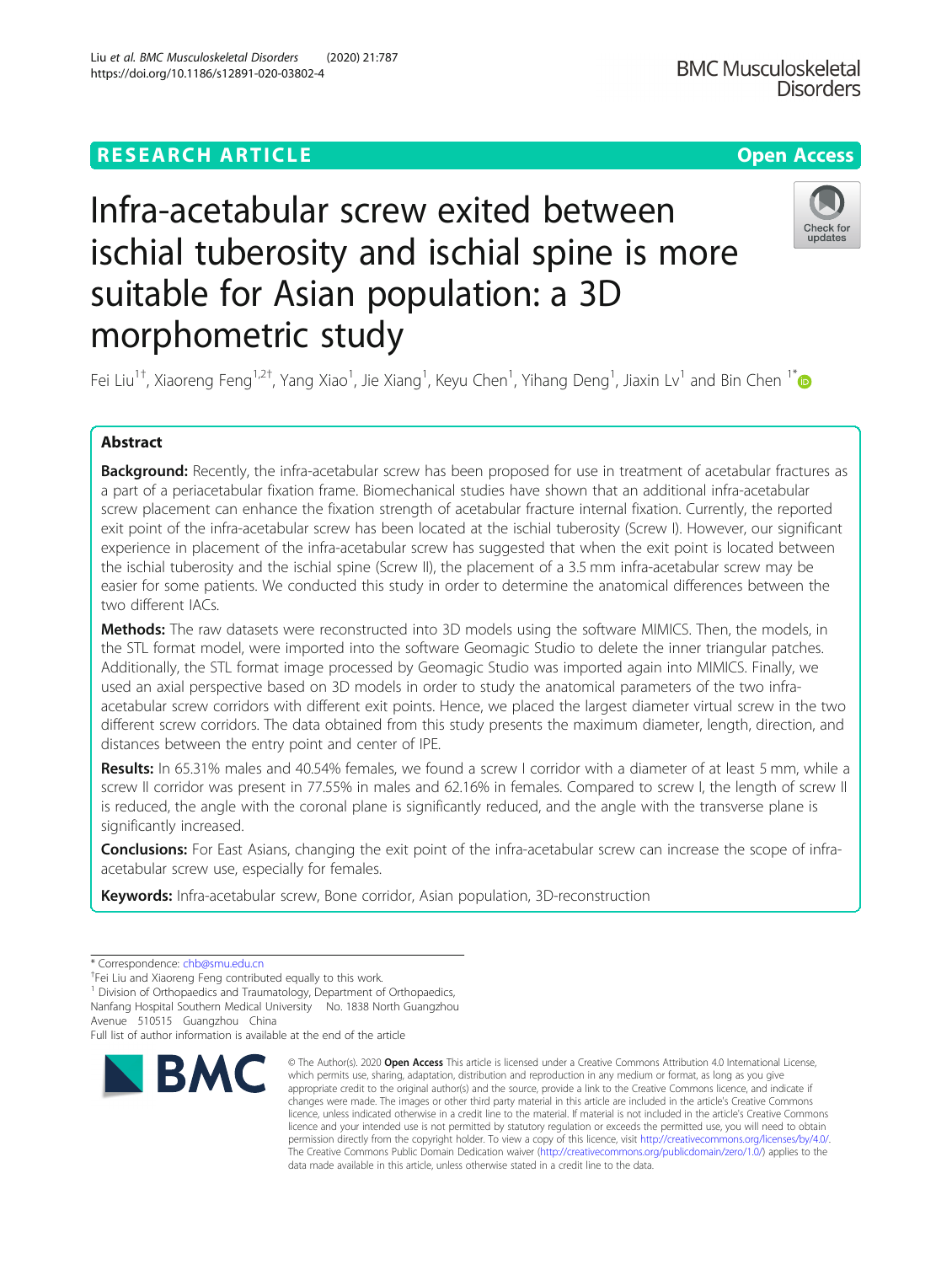# Background

The acetabulum has a complex anatomical structure and is surrounded by some important blood vessels, nerves, and organs. The acetabular fracture surgery is the most complex and challenging surgery in the field of traumatic orthopedics [\[1](#page-6-0)]. Hence, patients with acetabular fractures may face many post-surgical complications, including traumatic osteoarthritis, deep vein thrombosis, and heterotopic ossification [[1](#page-6-0), [2](#page-6-0)]. Conducting a good fracture reduction and strong internal fixation can allow postoperative patients to be able to perform functional rehabilitation exercises earlier, thereby reducing the occurrence of related complications and achieving the best clinical effect [[1\]](#page-6-0).

In 2010, the infra-acetabular screw was reported to be able to help close the incomplete "frame" system around the acetabulum, including both acetabular columns, supra-acetabular screws, and the true pelvic rim plate [[3\]](#page-6-0). Meanwhile, researchers indicated the range of application of infra-acetabular screw, including acetabular fractures, that require ilioinguinal approach treatment. The column separation caused by the fracture line passing through the acetabular quadrilateral, as well as obturator foramen, are indications [\[3](#page-6-0)]. Specifically, the indication includes anterior column fracture, doublecolumn fracture, T-type fracture, and anterior and posterior hemitransverse fracture. A biomechanical study showed that the locking plate internal fixation system cannot significantly reduce the displacement of high anterior column fractures after fixation. However, no matter what kind of internal fixation was used, adding an infra-acetabular screw can approximately double the strength of the internal fixation  $[4]$  $[4]$ . The same fracture pattern was used for another biomechanical study, in which three groups of screws of different materials (titanium, stainless steel, degradable materials) were compared to the general plate. The results indicated that the screw fixation could be applied to non-comminuted acetabular anterior column fractures. The screw fixation had a fixation strength that was equivalent to that of the general plate fixation, which is a promising alternative to steel plate fixation. Moreover, the use of an infraacetabular screw can significantly increase the strength of fracture fixation, regardless of the implant type [\[5](#page-6-0)]. Clinical application has demonstrated that the infraacetabular screw can achieve good results, including good reduction, fewer complications, and lower risk of postoperative displacement [\[6](#page-6-0), [7](#page-6-0)].

Despite the fact that the infra-acetabular screw has several advantages, its disadvantages include that it is difficult to place the screw as the screw corridor is relatively narrow and it is an unconventional screw corridor. Some researchers believe that some patients are not suitable for infra-acetabular screws  $[8]$  $[8]$ . Therefore, in order to provide references for successful placement of the infra-acetabular screws, many scholars have studied the diameter, length, entry point, spatial position and spatial shape of infra-acetabular corridor (IAC). An anatomical study of 523 pelvises using computer-aided technology showed that 93% of specimens had an IAC with a diameter of lower than 5 mm [\[8](#page-6-0)]. A morphological research based on CT scanning demonstrated that the IAC always presents a biconical shape and the narrowest part is located in the fovea of the acetabulum [\[2](#page-6-0)]. In addition, development the dysplasia hip does not adversely affect infra-acetabular screw placement. The perfect insertion point of the infra-acetabular screw is highly consistent, and the distance between the entry point and the caudal and medial sides of the ilio-pubic / ilio-pectineal eminence (IPE) center is 10.2 mm and 10.4 mm respectively, which provides a reference for the rapid insertion of infra-acetabular screw through the intrapelvic approach for treatment of related acetabular fractures [[9](#page-6-0)]. The results of these researchers have given surgeons a comprehensive understanding of the anatomical characteristics of the infra-acetabular screw, which can greatly help the rapid and accurate placement of screws during an operation. However, the specimens used by these researchers are from Europe and North America, which means the research results are not applicable to East Asians due to the differences in bone structure between the two races.

In this study, the exit points of the infra-acetabular screw have been located in the ischial tuberosity [\[2](#page-6-0), [6](#page-6-0), [8](#page-6-0)–[10](#page-6-0)]. For Chinese patients that have acetabular fractures, we often cannot successfully insert an infraacetabular screw. Therefore, we used computer-aided technology to study the structure around the acetabulum and found that when the exit point is located between the ischial tuberosity and the ischial spine, there is also an IAC. This discovery may provide an additional option for IAC. However, at present, there are limited reports on the anatomical characteristics of this new IAC. Therefore, we conducted a purely anatomical study to determine the anatomical differences between the two different IACs. We hypothesized that when the screw exit point is between the ischial spine and ischial tuberosity, the IAC has a larger diameter, which helps increase the range of infra-acetabular screws that can be utilized in East Asian populations represented by Chinese.

# Methods

# Data collection

All of the procedures were conducted in accordance with the declaration of Helsinki and relevant policies in China. The study protocol was granted approval by the ethics review board at Nanfang Hospital, Southern Medical University. We obtained verbal consent from all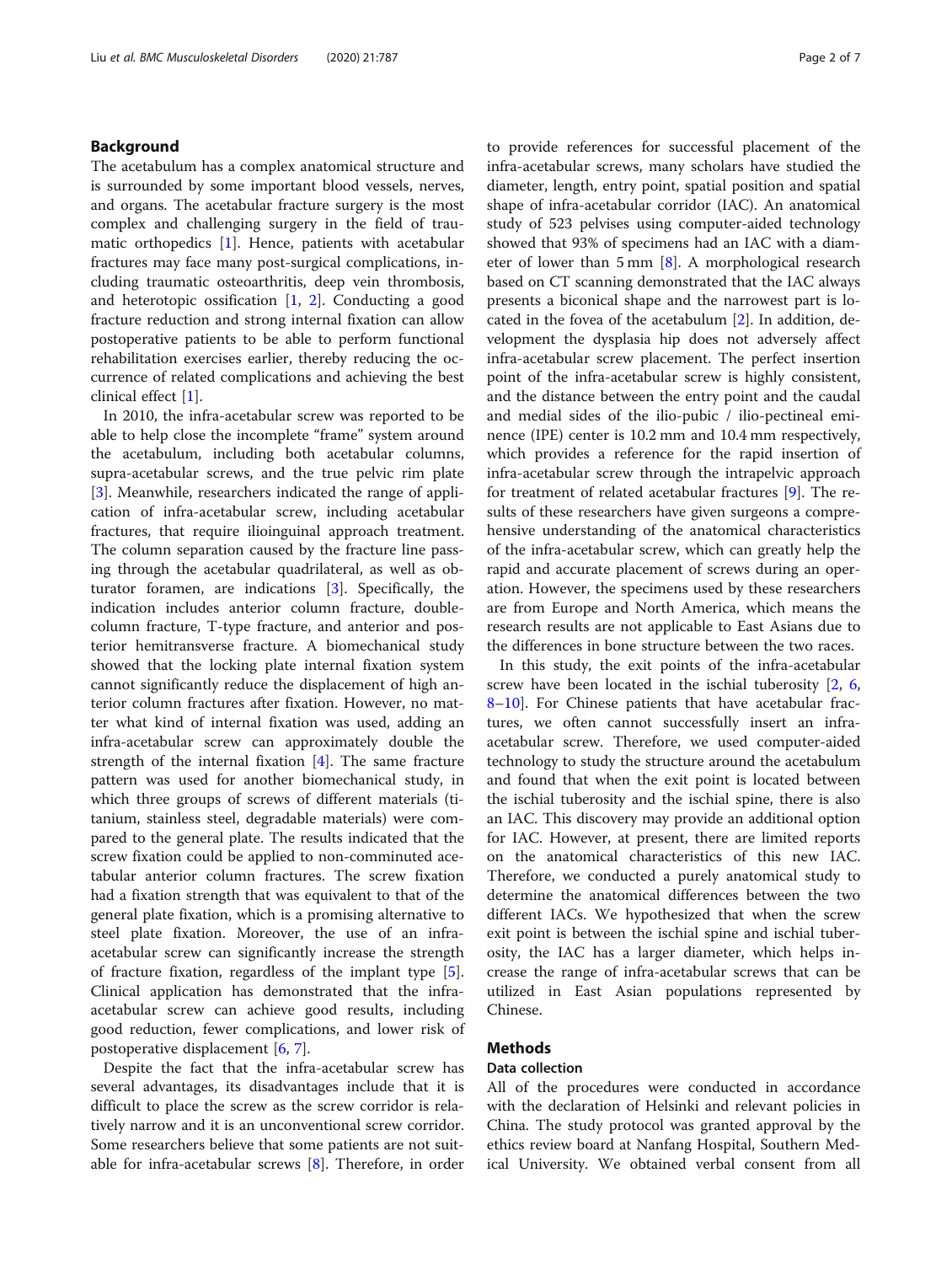subjects prior to collecting data for this. Overall, 86 subjects that were admitted to our institution without pelvic and acetabular injury or lesions were recruited in this study (Table 1). All subjects underwent a 16-line pelvic helical computed tomography scan (GE, US) with 1.0 mm slices at 0.1-s intervals for imaging of the acetabulum. Pelvic CT scans without any evidence of pelvic tumor or deformity were included. The raw data obtained were stored in Dicom format.

# Model reconstruction

The raw data sets were reconstructed into 3D models using the software MIMICS 17.0 (Materialise, Leuven, Belgium). The left hemi-pelvis was exported in STL format and imported into the image-processing software Geomagic Studio 2013 (Geomagic, US). Next, the inner triangular patches, which represented contents of the marrow cavity, were deleted in order to make the marrow cavity hollow in 3D models. After processing in Geomagic Studio 2013, the images were exported in STL format and imported again into MIMICS where all the simulations and measurements were carried out.

#### Largest screw path analysis

In recent years, application of computer-aided technology has allowed the rapid development of digital orthopedics. A bio-morphological study of screw corridors around the acetabulum can be performed easily and quickly using computer-aided techniques [\[11](#page-6-0)–[13\]](#page-6-0). Our team has proposed using an "axial perspective" to study the largest anterior and posterior column screw corridors of the acetabulum on the axial view [[12](#page-6-0), [14](#page-6-0)]. Therefore, in this study, an "axial perspective" was used to study the anatomical parameters of the two different  $IACs$ 

In order to distinguish the screw path in 3D models from the same perspective, we downgraded the transparency of 3D models and turned 3D models at the axial perspective of the infra-acetabular corridor, which is a view that is perpendicular to the cross-section of the two infra-acetabular corridor axis. As a result, a translucent area with a darker outline of each infra-acetabular corridor was clearly seen. The translucent area represented the marrow cavity of the infra-acetabular corridor, the outline of which showed the cortical bone  $(Figs. 1$  $(Figs. 1$  and  $2)$ .

First, we adjusted positions of the 3D model in the axial perspective in order to find the most likely largest translucent area by visual observation. Then, a virtual computer-aided design (CAD) Screw I (2 mm in diameter) was placed perpendicular on the screen at the center of the translucent area. We adjusted the CAD Screw I diameter progressively in order to accurately determine the maximum implant diameter that the transparent area could accommodate. The maximum implant diameter was defined as the largest diameter of the screw that did not penetrate the outline of the translucent area (Figs. [1](#page-3-0) and [2](#page-3-0)). After these steps were repeated across the three most likely largest transparent areas by three observers, we obtained three accurate maximum implant diameters. A comparison was conducted in order to finalize the accurate maximum implant diameter of the screw that the specific 3D model could accommodate. The maximum screw diameters, the caudal and medial distances of the entry point to the center of IPE, and the directions of the screw to the transverse, coronal and sagittal planes were measured, respectively. The same procedure was applied to screw II.

### Statistical analysis

All experimental data (continuous variables) were presented as mean and standard deviation (SD) or median and range. An independent sample t-test was utilized to compare data between males and females. Paired sample t-test was used to compare the data between Screw I and Screw II. Linear regression was used to analyze the linear relationships between the two different infra-acetabular parameters and age, body height, and body weight. Statistical significance was set at  $p < 0.05$ . The SPSS statistical software package for Windows (version 19.0) was used for all statistical analyses.

Table 1 Characteristics of pelvis specimens

| Variable                       | <b>Pelves</b> | <b>Females</b> | <b>Males</b> | Significance |  |
|--------------------------------|---------------|----------------|--------------|--------------|--|
| Number in overall data set     | 86            | 37             | 49           |              |  |
| Mean age [95% CI] (years)      | 49.90[3.42]   | 47.08[5.17]    | 52.02[4.63]  | <b>NS</b>    |  |
| Range of age (years)           | $19 - 86$     | $20 - 73$      | $19 - 86$    |              |  |
| Mean body height [95% CI] (cm) | 163.15[1.48]  | 158.24[1.61]   | 166.85[1.68] | P < 0.001    |  |
| Range of body height (cm)      | 146–178       | 146–173        | 150-178      |              |  |
| Mean body weight [95% CI] (kg) | 58.15[2.18]   | 53.01 [2.63]   | 62.03[2.89]  | P < 0.001    |  |
| Range of body weight (kg)      | $39 - 82.5$   | $39 - 72$      | $41 - 82.5$  |              |  |

CI Confidence interval, NS Not significant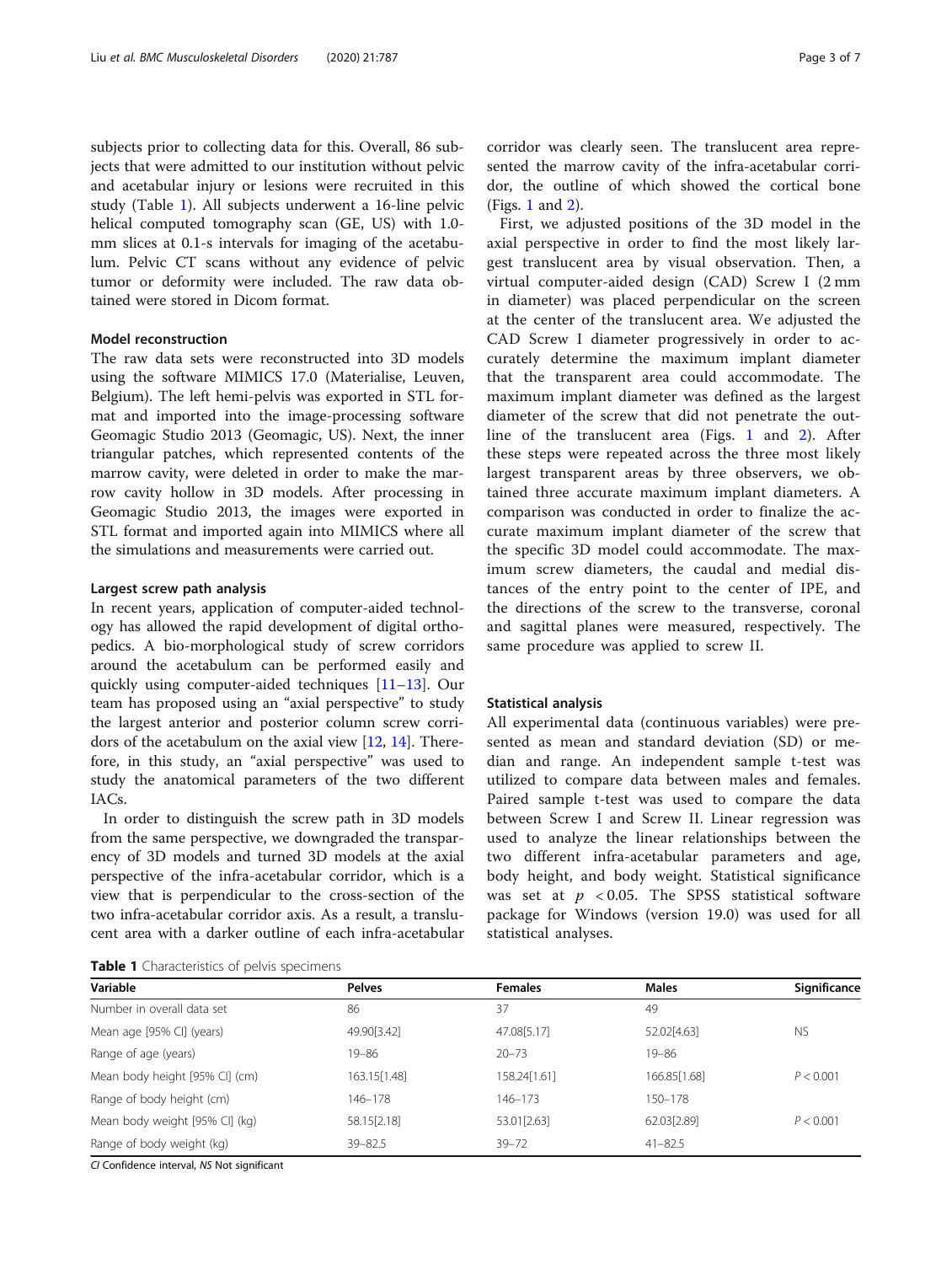<span id="page-3-0"></span>

# Results

Among 65.31% (32/49) males and 40.54% (15/37) females, we found a Screw I corridor with a diameter of at least 5 mm. The mean maximum diameter and length of Screw I were 5.30 ± 1.25 mm (2.62–7.58 mm) and 94.57 ± 6.07 mm (78.99–105.91 mm), respectively. The caudal and medial distances of the entry point to the center of IPE of Screw I were 7.49 ± 4.68 mm (− 6.72–21.43 mm) and 12.32 ± 3.12 mm (5.66–23.17 mm), respectively. The angles of Screw I to the transverse, coronal and sagittal planes were 36.48 ± 8.18° (15.95–54.38°), 52.77 ± 8.14° (35.50–72.52°), - 0.49 ± 6.43° (− 18.04–11.20°), respectively. All differences, with the exception of the coronal angle of the Screw I between males and females, were statistically significant (Table [2\)](#page-4-0).

Among 77.55% (38/49) males and 62.16% (23/37) females, we found a screw II corridor with a diameter of at least 5 mm. The mean maximum diameter and length of Screw II were  $5.68 \pm 1.39$  mm  $(2.56 - 8.26$  mm) and 80.16 ± 4.46 mm (71.17–89.78 mm), respectively. The caudal and medial distance of the entry point to the center of IPE of Screw II was 20.24 ± 5.00 mm (9.67–32.35 mm) and  $12.41 \pm 3.18 \text{ mm}$  (6.09–21.01 mm), respectively. The angles of Screw II to the transverse, coronal and sagittal



validated in the opaque 3D model

planes were  $12.69 \pm 7.46^{\circ}(0.03 - 34.19^{\circ})$ ,  $75.20 \pm$  $7.20^{\circ}$ (51.33–88.98°), -1.19 ± 6.91°(-17.26–8.86°), respectively. The differences in diameter, length, medial distance and angles to the sagittal planes of Screw II between males and females were statistically significant (Table [2](#page-4-0)), but differences of caudal distance, angles to the transverse and coronal planes of the Screw II between males and females were not statistically significant (Table [2](#page-4-0)).

In both males and females, differences in diameter, length, anterior distance, angles to transverse and coronal planes between Screw I and Screw II were statistically significant (Table [2](#page-4-0)). However, the differences of medial distance and angles to the sagittal plane between Screw I and Screw II were not statistically significant (Table [3\)](#page-4-0). Additionally, body height and body weight were strongly correlated with the length of the two different infra-acetabular corridors in males  $(r > 0.3;$  $p < 0.05$  $p < 0.05$ ) (Tables [4](#page-5-0) and 5).

# **Discussion**

The value of an infra-acetabular screw is that it is an important part of the periacetabular fixation "frame".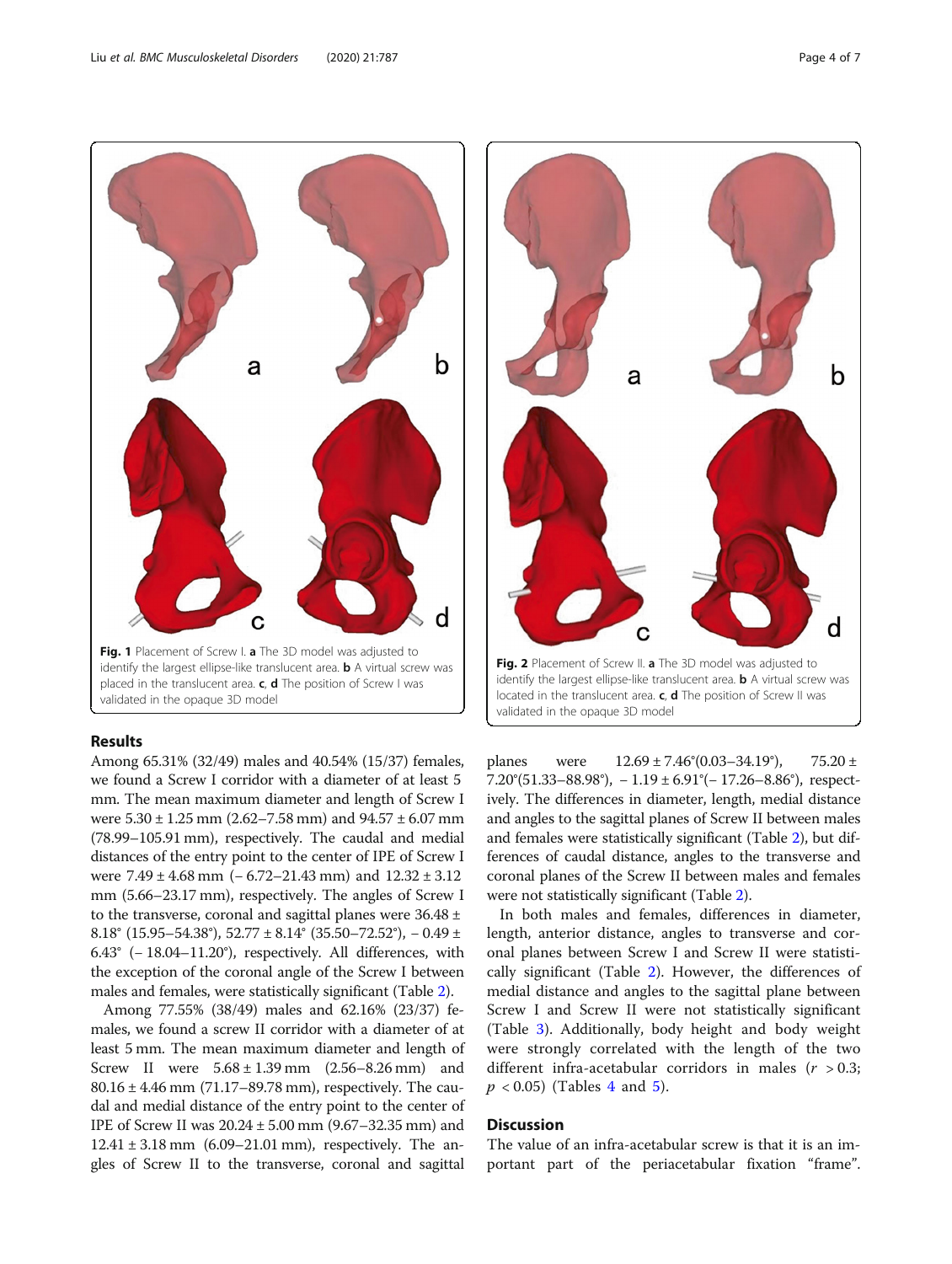| Group   | Diameter (mm)    |                | Length(mm)        |                   | Anterior(mm)     |                   | Medial(mm)              |                     | Sagittal (°)        |                   | Coronal(°)        |                   | Transverse(°)       |                   |
|---------|------------------|----------------|-------------------|-------------------|------------------|-------------------|-------------------------|---------------------|---------------------|-------------------|-------------------|-------------------|---------------------|-------------------|
|         | SI               | SII            | SI                | SII               | SI               | SII               | SI                      | SII                 | SI                  | SII               | SI                | SII               | SI                  | SII               |
| Males   | $5.63 +$<br>1.23 | $602 +$<br>.36 | $98.14 +$<br>4.24 | $81.05 +$<br>4.55 | $6.27 +$<br>4.1  | $20.55 +$<br>4.98 | 1 2 0<br>$^{+}$<br>2.70 | $26 +$<br>2.60      | $4.16 +$<br>2.79    | $3.86 +$<br>2.17  | $51.28 +$<br>6.61 | $76.04 +$<br>6.7  | $38.30 \pm$<br>6.48 | $12.78 +$<br>7.11 |
| Females | $4.85 +$<br>l.14 | $523 +$<br>-32 | $89.84 +$<br>4.74 | $78.99 +$<br>4.11 | $9.12 +$<br>4.94 | 19.81 ±<br>5.05   | $13.79 +$<br>3.06       | $13.94 \pm$<br>3.26 | $-6.65 \pm$<br>4.32 | $-7.88 +$<br>5.05 | $54.74 +$<br>9.55 | $74.10 +$<br>7.76 | $34.08 +$<br>9.56   | $1258 +$<br>8.01  |
|         | 3.039            | 2.702          | 8.551             | 2.176             | 2.920            | 0.679             | 4.154                   | 4.235               | 13.290              | 13.260            | .888              | .242              | 2.313               | 0.122             |
| p       | 0.003            | 0.008          | 0.000             | 0.032             | 0.004            | 0.499             | 0.000                   | 0.000               | 0.000               | 0.000             | 0.064             | 0.218             | 0.024               | 0.903             |

<span id="page-4-0"></span>Table 2 Differences between males and females

Biomechanical studies demonstrated that an additional placement of this screw significantly increases the strength of a standard plate fixation for treatment of anterior column fractures [\[4](#page-6-0), [5](#page-6-0)]. A biomorphometric CTbased analysis was performed to study the sex-specific differences of the infra-acetabular corridor [[8\]](#page-6-0). In this study, the exit point of an infra-acetabular screw was located at ischial tuberosity, where the average diameter and length of the infra-acetabular corridor were 7.4 mm (2.8–12.9 mm) and 103 mm (81–122 mm) respectively. Meanwhile, the authors found that 90% females and 94% of males have an infra-acetabular corridor that is larger than 5 mm in diameter. The 5 mm diameter was chosen to be a threshold in infra-acetabular corridor anatomical studies as a corridor with a diameter of at least 5 mm was defined as a threshold for placement of a 3.5 mm cortical screw in clinical practice [[8\]](#page-6-0). However, in our study, when the exit point of the infra-acetabular screw was at IPE, the average diameter and length of the infraacetabular screw were 5.30 mm (2.62–7.58 mm) and 94.57 mm (78.99–105.91 mm), respectively. Furthermore, only 40.54% of females and 65.31% of males had an infra-acetabular corridor with a diameter of at least 5 mm. The differences between these two studies may be caused by racial differences.

At present, in studies of the infra-acetabular screw, the exit point of the screw was located in the ischial tuberosity. However, our study identified that when the exit point of the screw was located between ischial tuberosity and the ischial spine, there is also an IAC. According to our results, a screw II corridor with a diameter of at least 5 mm was found in 77.55% of males and 62.16% of females, which was increased by 12.24 and 21.62% respectively compared to the Screw I corridor. That demonstrated that the Screw II corridor could increase the proportion of IAC exceeding 5 mm in Eastern population, which enables the placement of a 3.5 mm screw in some patients with a small screw I corridor, particularly in female patients. Most of the Screw II corridor diameters were increased compared to Screw I, with an average increase of 7.20%. Meanwhile, all of the Screw II corridor lengths were shortened, with an average reduction of 15.24%. Length shortening can greatly reduce the difficulty of inserting a long screw into a narrow corridor. In males, the two different infra-acetabular corridors were parallel to the sagittal plane, while angles to the sagittal plane of the two corridors of females were larger than that of males, and the directions were from the medial to the lateral side. Compared to Screw I, the entry point of Screw II is farther away caudally from the center of IPE.

Our results demonstrate that due to a narrower corridor of the infra-acetabular screw in Asian populations, some patients are not suitable for use of infra-acetabular screws. Therefore, we recommend that each patient that intends to insert an infra-acetabular screw should have a CT scan and use a digital orthopedic software to perform a preoperative virtual placement of an infra-acetabular screw prior to surgery. In this way, a personalized surgical plan can be developed for patients to improve the safety of the operation. Furthermore, intraoperative navigation and 3D printing technology have been utilized to help place periacetabular screws  $[10, 15-17]$  $[10, 15-17]$  $[10, 15-17]$  $[10, 15-17]$  $[10, 15-17]$  $[10, 15-17]$  $[10, 15-17]$ , which can be used to help successfully place an infra-acetabular screw.

**Table 3** Differences between Screws Land Screw II

| Group      | Diameter (mm)    |                  | Length (mm)       |                            | Anterior (mm)     |                     | Medial (mm)       |                     | Sagittal(°)        |                   | Coronal(°)        |                   | Transverse(°)       |                   |
|------------|------------------|------------------|-------------------|----------------------------|-------------------|---------------------|-------------------|---------------------|--------------------|-------------------|-------------------|-------------------|---------------------|-------------------|
|            | М                | F                | М                 | F                          | M                 | F                   | M                 | F                   | M                  | F                 | М                 | F                 | М                   |                   |
| -SI.       | $5.63 +$<br>1.23 | $4.85 +$<br>l.14 | $98.14 +$<br>4.24 | $89.84 +$<br>4.74          | $6.27 +$<br>4.11  | $9.12 +$<br>4.94    | $1120+$<br>2.70   | $1379 +$<br>3.06    | $4.16 \pm$<br>2.79 | $-6.65+$<br>4.32  | $51.28 +$<br>6.61 | $54.74 +$<br>9.55 | $38.30 \pm$<br>6.48 | $34.08 +$<br>9.56 |
| <b>SII</b> | $6.02 +$<br>1.36 | $523 +$<br>1.32  | $8105 +$<br>4.55  | $78.99 +$<br>$4.1^{\circ}$ | $20.55 +$<br>4.98 | 19.81 $\pm$<br>5.05 | $11.26 +$<br>2.60 | $13.94 \pm$<br>3.26 | $3.86 +$<br>2.17   | $-7.88 +$<br>5.05 | $76.04 +$<br>6.71 | $74.10 +$<br>7.76 | $12.78 +$<br>7.11   | $12.58 +$<br>8.01 |
| t          | 5.128            | 4.316            | 35.447            | 18.808                     | 21.312            | 15.860              | 0.211             | 0.304               | 0.776              | .968              | 23.597            | 23.353            | 23.831              | 20.819            |
| D          | 0.000            | 0.000            | 0.000             | 0.000                      | 0.000             | 0.000               | 0.834             | 0.763               | 0.442              | 0.057             | 0.000             | 0.000             | 0.000               | 0.000             |

SI Screw I, SII Screw II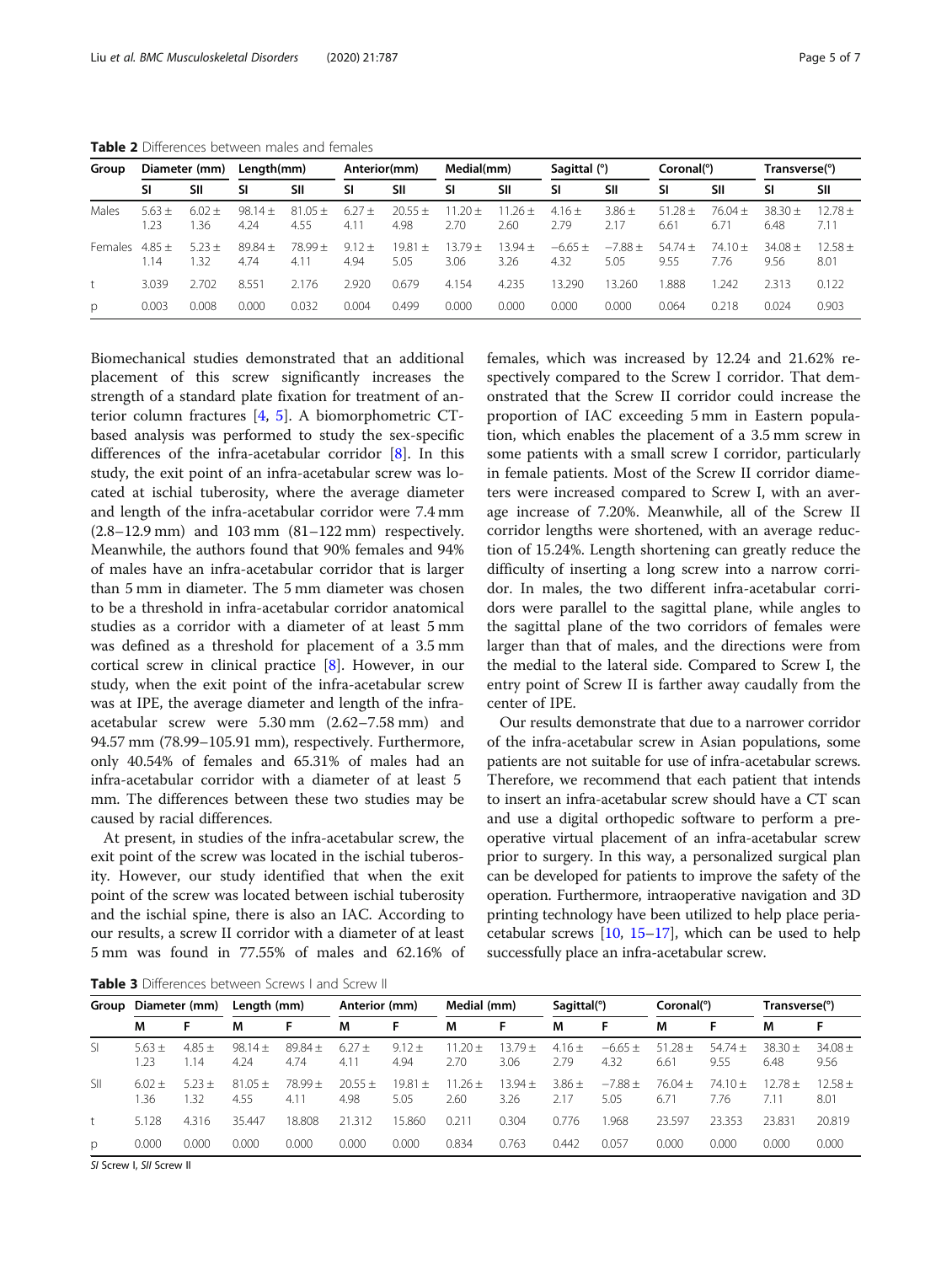<span id="page-5-0"></span>Table 4 Correlation analysis of anthropometric and parameters of Screw I

| Parameter  | Age            |         | <b>Body height</b> |         | <b>Body weight</b> |         |  |
|------------|----------------|---------|--------------------|---------|--------------------|---------|--|
|            | r value        | p value | r value            | p value | r value            | p value |  |
| Females    |                |         |                    |         |                    |         |  |
| Diameter   | 0.190          | 0.259   | 0.124              | 0.464   | 0.018              | 0.914   |  |
| Length     | 0.311          | 0.061   | 0.240              | 0.152   | 0.275              | 0.099   |  |
| Anterior   | 0.085          | 0.616   | 0.024              | 0.889   | 0.155              | 0.361   |  |
| Medial     | 0.078          | 0.645   | 0.051              | 0.766   | 0.061              | 0.719   |  |
| Sagittal   | 0.296          | 0.076   | 0.014              | 0.936   | 0.001              | 0.994   |  |
| Coronal    | 0.088          | 0.605   | 0.110              | 0.517   | 0.126              | 0.457   |  |
| Transverse | 0.053          | 0.754   | 0.100              | 0.558   | 0.112              | 0.510   |  |
| Males      |                |         |                    |         |                    |         |  |
| Diameter   | 0.034          | 0.819   | 0.115              | 0.431   | 0.089              | 0.542   |  |
| Length     | 0.104          | 0.477   | 0.647              | 5.15E-7 | 0.610              | 3.23E-6 |  |
| Anterior   | 0.272          | 0.058   | 0.217              | 0.135   | 0.137              | 0.346   |  |
| Medial     | 0.066          |         | 0.170              | 0.244   | 0.085              | 0.561   |  |
| Sagittal   | 0.233<br>0.108 |         | 0.112              | 0.444   | 0.058              | 0.694   |  |
| Coronal    | 0.130          | 0.372   | 0.226              | 0.119   | 0.078              | 0.596   |  |
| Transverse | 0.121          | 0.406   | 0.227              | 0.116   | 0.077              | 0.599   |  |

This was a purely anatomical study that utilized computer-aided technology. Therefore, there were certain unavoidable limitations. CT resolution, the adopted smoothing criteria, selection of seed threshold and sensitivity can all cause the 3D model to not conform to the real specimen. Furthermore, observer errors can cause

Table 5 Correlation analysis of anthropometric and parameters of Screw II

| Parameter  | Age     |         | <b>Body height</b> |           | <b>Body weight</b> |         |  |
|------------|---------|---------|--------------------|-----------|--------------------|---------|--|
|            | r value | p value | r value            | p value   | r value            | p value |  |
| Females    |         |         |                    |           |                    |         |  |
| Diameter   | 0.218   | 0.194   | 0.067              | 0.692     | 0.007              | 0.965   |  |
| Length     | 0.044   | 0.796   | 0.269              | 0.107     | 0.326              | 0.049   |  |
| Anterior   | 0.066   | 0.696   | 0.079              | 0.644     | 0.155              | 0.360   |  |
| Medial     | 0.076   | 0.654   | 0.251              | 0.133     | 0.041              | 0.809   |  |
| Sagittal   | 0.383   | 0.019   | 0.180              | 0.286     | 0.030              | 0.860   |  |
| Coronal    | 0.048   | 0.779   | 0.100              | 0.558     | 0.053              | 0.755   |  |
| Transverse | 0.101   | 0.551   | 0.135              | 0.425     | 0.024              | 0.888   |  |
| Males      |         |         |                    |           |                    |         |  |
| Diameter   | 0.027   | 0.856   | 0.042              | 0.776     | 0.019              | 0.897   |  |
| Length     | 0.274   | 0.057   | 0.507              | $2.01E-4$ | 0.467              | 0.001   |  |
| Anterior   | 0.124   | 0.395   | 0.073              | 0.620     | 0.009              | 0.949   |  |
| Medial     | 0.193   | 0.185   | 0.028              | 0.848     | 0.044              | 0.766   |  |
| Sagittal   | 0.004   | 0.977   | 0.078              | 0.594     | 0.014              | 0.924   |  |
| Coronal    | 0.127   | 0.386   | 0.042              | 0.772     | 0.127              | 0.383   |  |
| Transverse | 0.111   | 0.448   | 0.038              | 0.795     | 0.144              | 0.322   |  |

observation and measurement errors. The sample size may not be enough to represent the entire population. The absence of a correlation between the values found and additional morphometric pelvic parameters can cause preoperative planning of the two different infraacetabular screws to rely more on CT scans. More importantly, this study lacks clinical support. In the future, clinical research needs to be conducted in order to account for this limitation.

# Conclusion

Our study provided surgeons with the anatomical parameters of two different IACs in an Eastern population. Compared to previous research, we found that the proportion of Screw I with a diameter of at least 5 mm was greatly reduced, while Screw II could reduce this gap. This may provide an alternative acetabular infraacetabular screw placement corridor for surgeons.

#### Abbreviations

IAC: Infra-acetabular screw corridor; CT: Computed tomography; 3D: Threedimensional reconstruction; IPE: Ilio-pubic / ilio-pectineal eminence; Mimics: Materialise's Interactive Medical Image Control System; CAD: Computer-aided design; SPSS: Statistical Product and Service Solutions

#### Acknowledgements

Not applicable.

#### Authors' contributions

BC was responsible for the design of the study. FL and XRF were responsible for obtaining anatomical data from the two different IAC and writing the manuscript. KYC, YHD, and JXL collected the data from characteristics of pelvis specimens. YX and JX performed statistical analyses. All authors have been actively involved in the critical revision of the manuscript. All authors have read and approved the final manuscript.

#### Funding

This study was supported by Natural Science Foundation of Guangdong Province (No. 2016A030313554). The funding body did not participate in the study's design, data collection, analyses and manuscript writing.

#### Availability of data and materials

All data used in this article were collected from raw CT data of 86 subjects. The dataset in this study is available from the corresponding author upon request.

#### Ethics approval and consent to participate

The study protocol was granted approval by the ethics review board of Nanfang Hospital, Southern Medical University. We obtained verbal consent from all subjects prior to collecting data from this study.

#### Consent for publication

Not applicable.

#### Competing interests

The authors have no competing interest to declare.

#### Author details

<sup>1</sup> Division of Orthopaedics and Traumatology, Department of Orthopaedics, Nanfang Hospital Southern Medical University No. 1838 North Guangzhou Avenue 510515 Guangzhou China .<sup>2</sup> Department of Orthopaedics and Traumatology, Yangjiang people's Hospital, Yangjiang 529535, China.